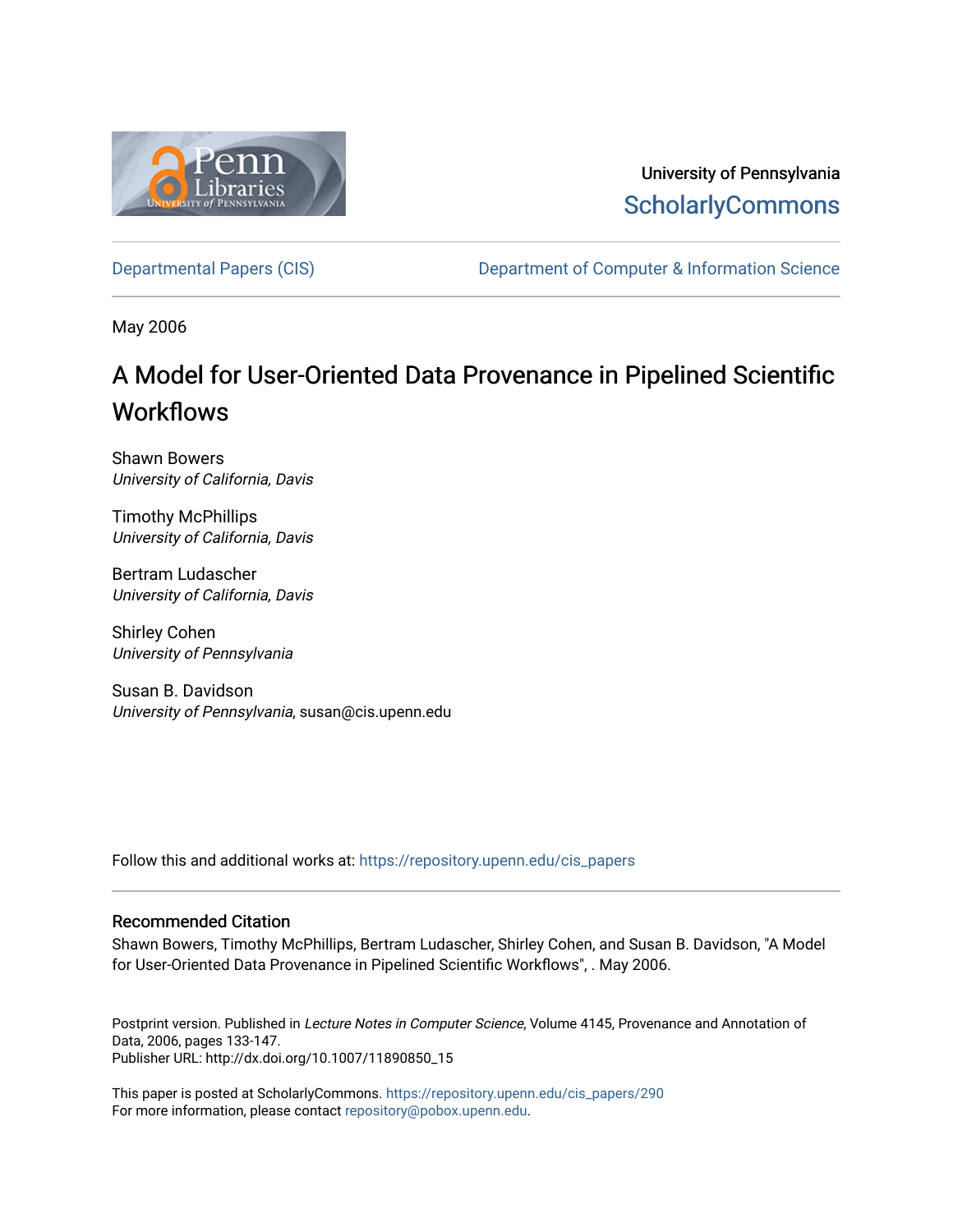## A Model for User-Oriented Data Provenance in Pipelined Scientific Workflows

## **Abstract**

Integrated provenance support promises to be a chief advantage of scientific workflow systems over script-based alternatives. While it is often recognized that information gathered during scientific workflow execution can be used automatically to increase fault tolerance (via checkpointing) and to optimize performance (by reusing intermediate data products in future runs), it is perhaps more significant that provenance information may also be used by scientists to reproduce results from earlier runs, to explain unexpected results, and to prepare results for publication. Current workflow systems offer little or no direct support for these "scientist-oriented" queries of provenance information. Indeed the use of advanced execution models in scientific workflows (e.g., process networks, which exhibit pipeline parallelism over streaming data) and failure to record certain fundamental events such as state resets of processes, can render existing provenance schemas useless for scientific applications of provenance. We develop a simple provenance model that is capable of supporting a wide range of scientific use cases even for complex models of computation such as process networks. Our approach reduces these use cases to database queries over event logs, and is capable of reconstructing complete data and invocation dependency graphs for a workflow run.

### Keywords

databases, workflows, bioinformatics

## **Comments**

Postprint version. Published in Lecture Notes in Computer Science, Volume 4145, Provenance and Annotation of Data, 2006, pages 133-147. Publisher URL: http://dx.doi.org/10.1007/11890850\_15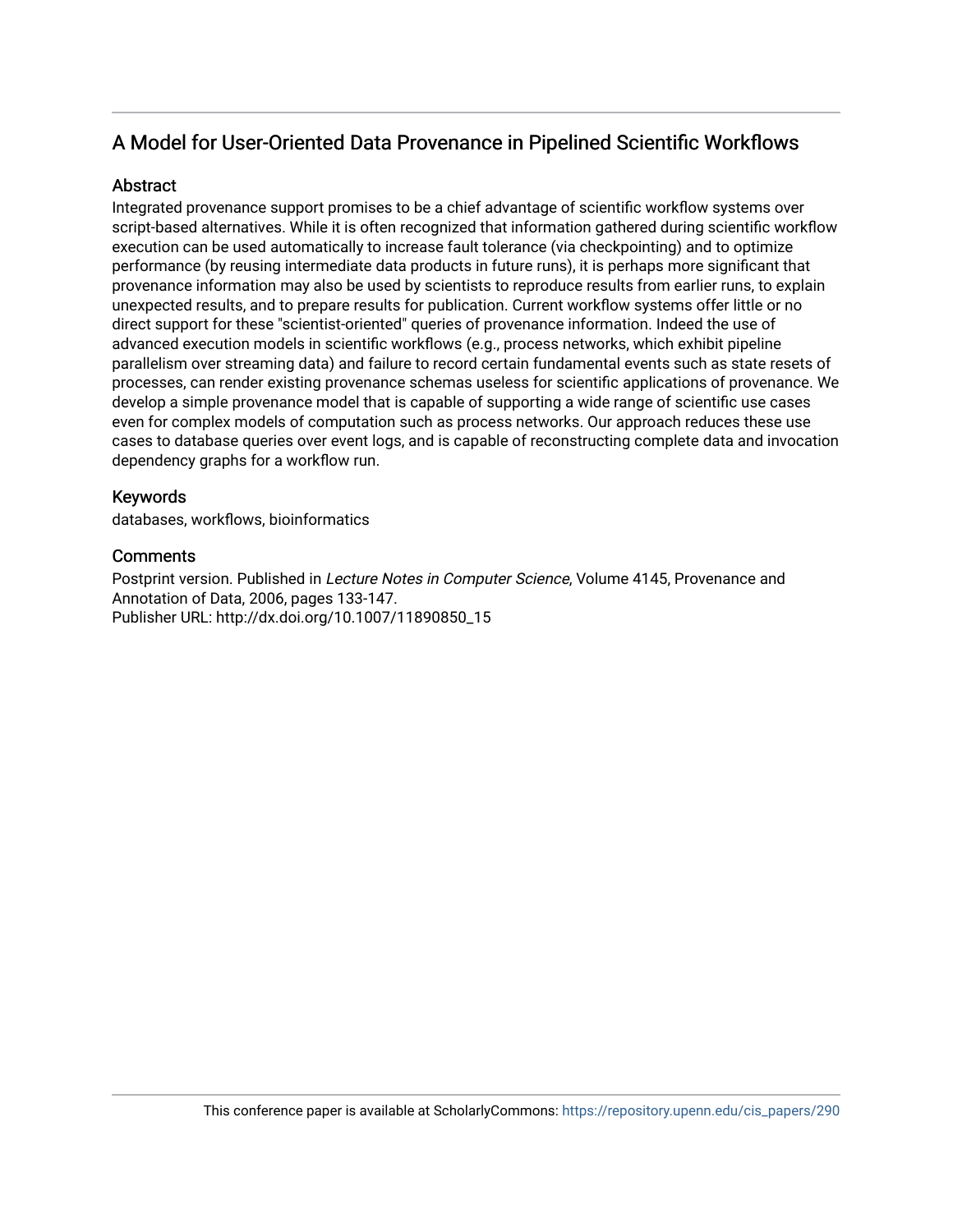## A Model for User-Oriented Data Provenance in Pipelined Scientific Workflows

Shawn Bowers<sup>1</sup>, Timothy McPhillips<sup>1</sup>, Bertram Ludäscher<sup>1,2</sup>, Shirley Cohen<sup>3</sup>, Susan B. Davidson<sup>3</sup>

<sup>1</sup>UC Davis Genome Center, University of California, Davis <sup>2</sup>Department of Computer Science, University of California, Davis <sup>3</sup>Computer and Information Science, University of Pennsylvania {sbowers,ludaesch,tmcphillips}@ucdavis.edu {shirleyc,susan}@cis.upenn.edu

Abstract. Integrated provenance support promises to be a chief advantage of scientific workflow systems over script-based alternatives. While it is often recognized that information gathered during scientific workflow execution can be used automatically to increase fault tolerance (via checkpointing) and to optimize performance (by reusing intermediate data products in future runs), it is perhaps more significant that provenance information may also be used by scientists to reproduce results from earlier runs, to explain unexpected results, and to prepare results for publication. Current workflow systems offer little or no direct support for these "scientist-oriented" queries of provenance information. Indeed the use of advanced execution models in scientific workflows (e.g., process networks, which exhibit pipeline parallelism over streaming data) and failure to record certain fundamental events such as state resets of processes, can render existing provenance schemas useless for scientific applications of provenance. We develop a simple provenance model that is capable of supporting a wide range of scientific use cases even for complex models of computation such as process networks. Our approach reduces these use cases to database queries over event logs, and is capable of reconstructing complete data and invocation dependency graphs for a workflow run.

#### 1 Introduction

The importance of provenance information in scientific data and workflow management is widely recognized, as witnessed,  $e.g.,$  by specialized workshops  $[4,1]$  $[4,1]$ , research projects  $[17]$ , and surveys  $[3,20]$  $[3,20]$  dedicated to this topic, and by investigations on foundations of data provenance for queries and transformations [\[5,](#page-15-3)[9](#page-15-4)[,23\]](#page-16-2). However, current scientific workflow systems still offer little or no support for queries of interest to the end-users of these systems, e.g., researchers in the life or physical sciences. In this paper, we argue that concrete use cases, expressed in terms that are meaningful to the scientist, should drive the design of a provenance system. Moreover, such systems should be designed in terms of the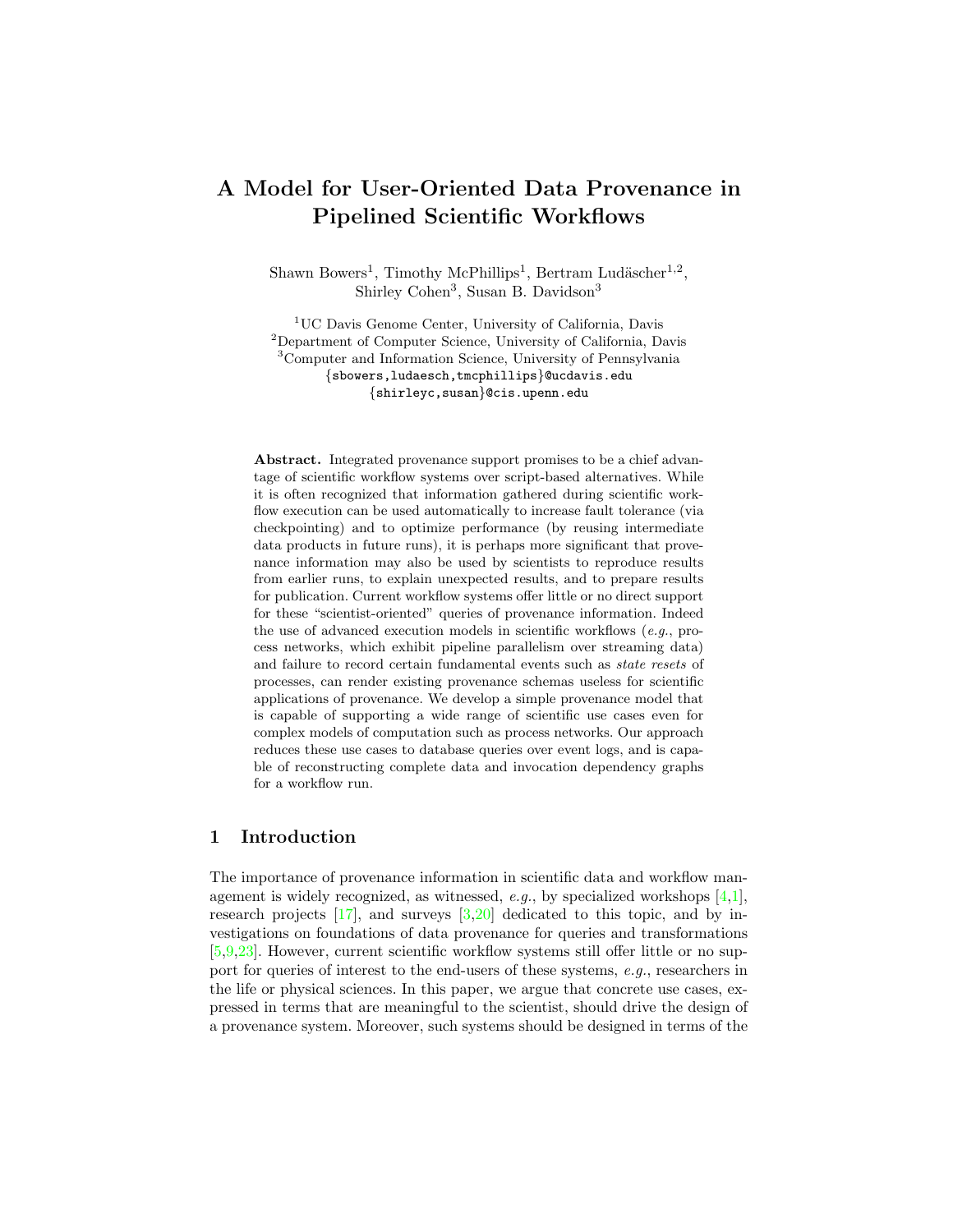

<span id="page-3-0"></span>Fig. 1. A workflow for computing phylogenetic trees from input DNA sequences.

models of computation (MoC) that govern the execution of scientific workflows to ensure that all pertinent events are recorded in the execution log.

Fig. [1](#page-3-0) shows an example workflow for inferring phylogenetic trees approximating the evolutionary relationships between organisms. DNA sequences for homologous genes from a number of taxa are provided as input to the workflow. Actor A1 performs an initial alignment of the sequences  $(e,q)$ , using the program ClustalW  $[22]$ ), and actor A2 refines this initial alignment (e.g., using Gblocks [\[7\]](#page-15-5)).<sup>[1](#page-3-1)</sup> Actor A3 infers a set of phylogenetic trees from the aligned sequences (e.g., using DNAPARS  $[19]$ , and actor A4 computes the consensus of these trees (e.g., using CONSENSE  $[19]$ ).

For such scientific workflows we would like to: (a) enable scientists to ask "scientific" questions about a workflow run by providing convenient queries against the run's execution log; and (b) have the system track the true data dependencies within a run so that answers to such scientific questions may be as accurate as possible. For example, the system should recognize independent "sub-runs" as such: The workflow in Fig. [1](#page-3-0) may process multiple sets  $s_1, s_2, \ldots$  of independent DNA sequences (e.g., corresponding to distinct genes in the taxa of interest) within a single workflow run R. In such cases, the system should *not* infer that the data products resulting from the different  $s_i$  are interdependent. Rather, the system should answer accurately questions such as:

- Which phylogenetic trees were used to produce this consensus tree?
- Which DNA sequences does this consensus tree depend on?
- Which of the input DNA sequences were not used to derive any output consensus tree?

In this paper, we develop a provenance model designed to support such useroriented queries for pipelined models of computation where tracking data dependencies can be complex. For another example, consider an actor A in an

<span id="page-3-1"></span> $1$  Following KEPLER terminology, we call workflow components actors.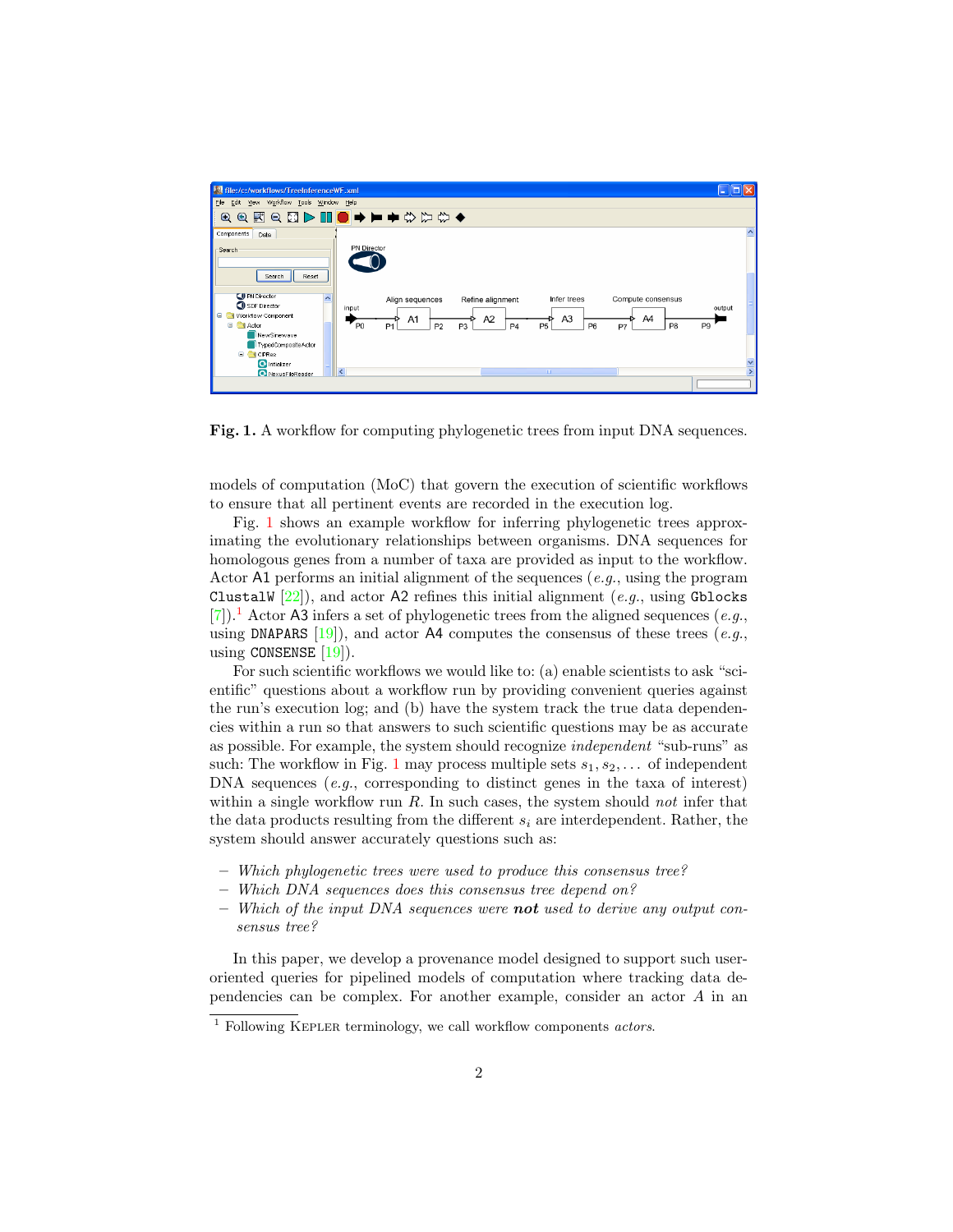environmental monitoring workflow that computes a running average of temperature for each received measurement data token. Thus, upon each invocation or firing of A, the actor consumes a temperature token and emits a new running average token. To calculate the running average over multiple firings, A must maintain state. For the provenance system this means that every produced data token must be recorded as dependent not just on those input tokens received since the last time the actor fired, but on all tokens received since  $A$  was initialized. Conversely, if A is to limit the running averages to readings taken on a particular day, then A's state is reset once per day. There are no dependencies between tokens produced after a reset and tokens consumed prior to the reset. This observation naturally partitions token streams, as well as actor firings, into semantically meaningful firing *rounds*.<sup>[2](#page-4-0)</sup> Clearly, a provenance system should be able to observe and record new rounds of firing to avoid reporting false dependencies.

The running average example described above illustrates a general property of scientific workflows implemented as process networks [\[12,](#page-16-5)[15,](#page-16-6)[13\]](#page-16-7): actors need not produce output tokens derived exclusively from tokens received since the last output token was produced. That is, actors in process networks do not generally compute functions on sets of consecutively received inputs. Rather, they may carry out arbitrarily complex transactions on streams of inputs, including running averages, filters, sliding windows, and iterative computations.

Capturing these transaction boundaries is essential for accurately recording scientific workflow provenance. In this paper, we show how this essential information can be represented in a simple tabular event log. Our approach is easy to implement, e.g., in the Kepler scientific workflow system, where token-read and token-write events can be automatically captured by the workflow framework. Announcing a new round of firing  $(e.g.,\)$  by signaling a reset event), on the other hand, is performed by actors themselves, which "know" when they are beginning an independent task (such as a "sub-run"  $s_i$  above, or new daily average temperatures).

The rest of this paper is organized as follows. Section [2](#page-5-0) briefly overviews scientific workflows within KEPLER, focussing on pipelined execution models. Section [3](#page-6-0) presents our provenance model, which consists of read, write, and state reset events. We also describe in Section [3](#page-6-0) how to compute data and actor dependency graphs  $(e,q)$ , for computing data lineage) from corresponding event logs. Section [4](#page-11-0) describes a set of operations (or views) over the provenance model for supporting "scientist-oriented" provenance queries. A number of examples are given, which define parameterized queries for the workflow of Figure [1.](#page-3-0) Finally, Section [5](#page-14-0) summarizes our contributions and future work.

<span id="page-4-0"></span><sup>&</sup>lt;sup>2</sup> A round is somewhat analogous to a database transaction, specifically in that it constitutes a logical unit of work.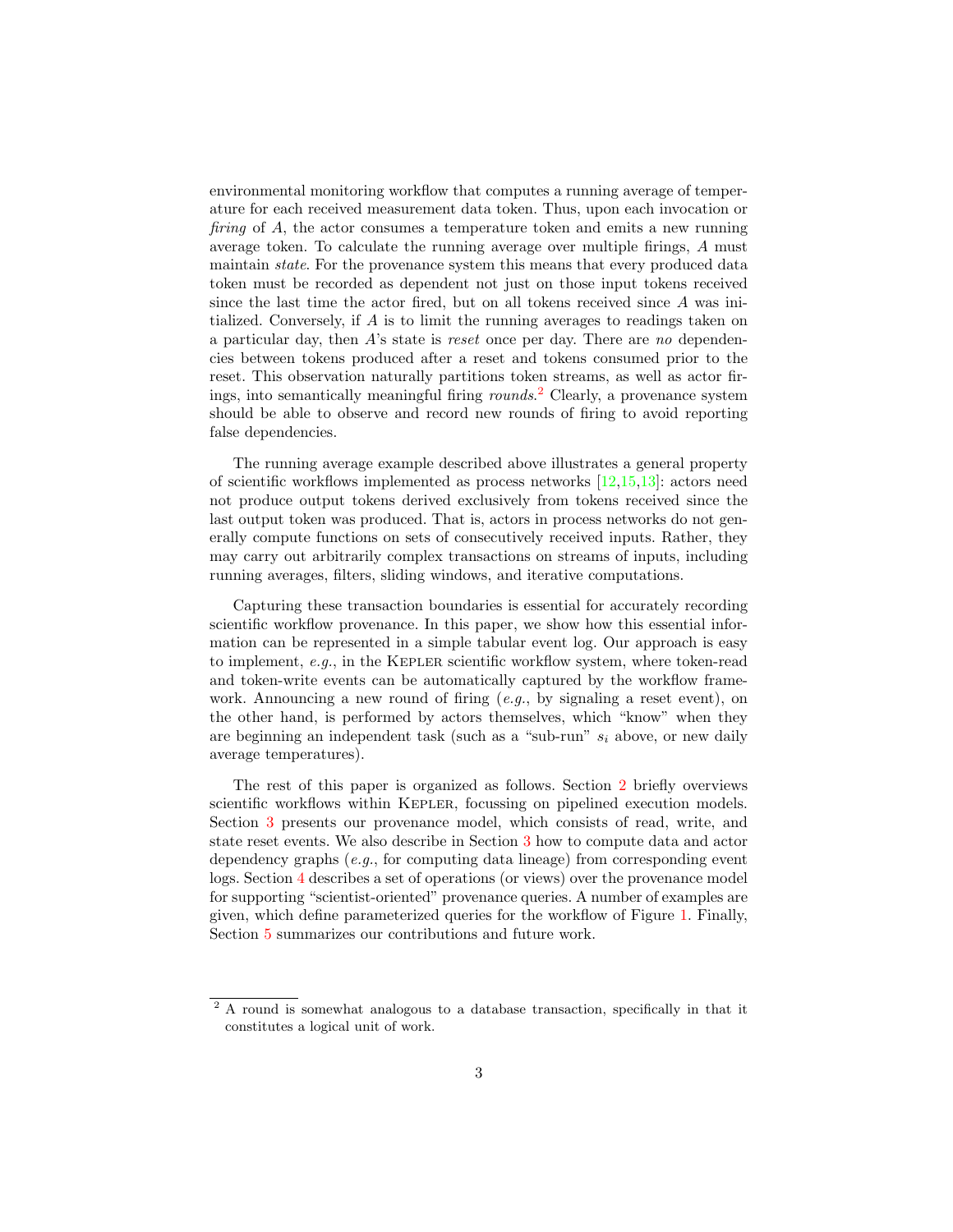#### <span id="page-5-0"></span>2 Preliminaries

#### 2.1 Workflow Graphs, Actors, and Tokens vs. Data Objects

We adopt notions and terminology from KEPLER, a scientific workflow system extending PTOLEMY II. Workflows are composed by placing *actors* on a design canvas, and "wiring" them together to form the desired workflow graph (Fig. [1\)](#page-3-0). Actors communicate through their input and output ports. In a workflow graph W, output ports can be connected to input ports, establishing unidirectional dataflow *channels*. Actors communicate through these channels by passing tokens.

By default tokens are immutable and "disposable", *i.e.*, every token  $t$  is written only once [\[15\]](#page-16-6) and thus lives only between its creation on an output port, and its consumption at subsequent input ports. Thus, even if an actor passes on a data object unchanged, a new token-id is created, facilitating tracking of token dependencies. A separate object-id is used to track object dependencies. By object(t) we denote the data object represented by the token t. To support user-oriented queries, we associate with an object  $o$  one or more types  $type(s)$ .

The *ports* of an actor A are denoted *ports* $(A)$ . We assume that port-ids are globally unique, *i.e.*, they include a unique actor-occurrence-id and a portname which is unique to the actor occurrence. A port is either an input or *output*, so ports $(A) = in(A) \cup out(A)$ . Some input ports pars $(A) \subseteq in(A)$  may be distinguished as *parameters* for configuring A's behavior. The signature  $\Sigma_W$  :=  $in(W) \rightarrow out(W)$  of a workflow W is given by a set of distinguished inputs  $in(W)$  and outputs out  $(W)$ . As shown in Figure [1,](#page-3-0) the distinguished workflow input and output ports are connected to a subset of the input and output ports of the workflow's actors.

#### 2.2 Directors

The model of computation (MoC) of a workflow is not defined by actors, but specified by a separate component called a *director*. Thus, KEPLER allows workflow designers to choose among different MoCs by choosing appropriate directors. A director specifies and (effectively) mediates all inter-actor communication, separating workflow scheduling and runtime orchestration (a director's concern) from individual actor execution (an actor's concern). This separation achieves a form of *behavioral polymorphism*  $[14]$ , resulting in more reusable actor components. Kepler provides a variety of directors that implement process network (PN and SDF), discrete event (DE), continuous time (CT), and finite state transducer (FST) semantics.

#### 2.3 Pipelined Execution

In the process network MoC, the PN director executes each actor as a separate process (or thread). Channels are used to send and to buffer token streams between actors. Each actor can decide independently how many tokens to consume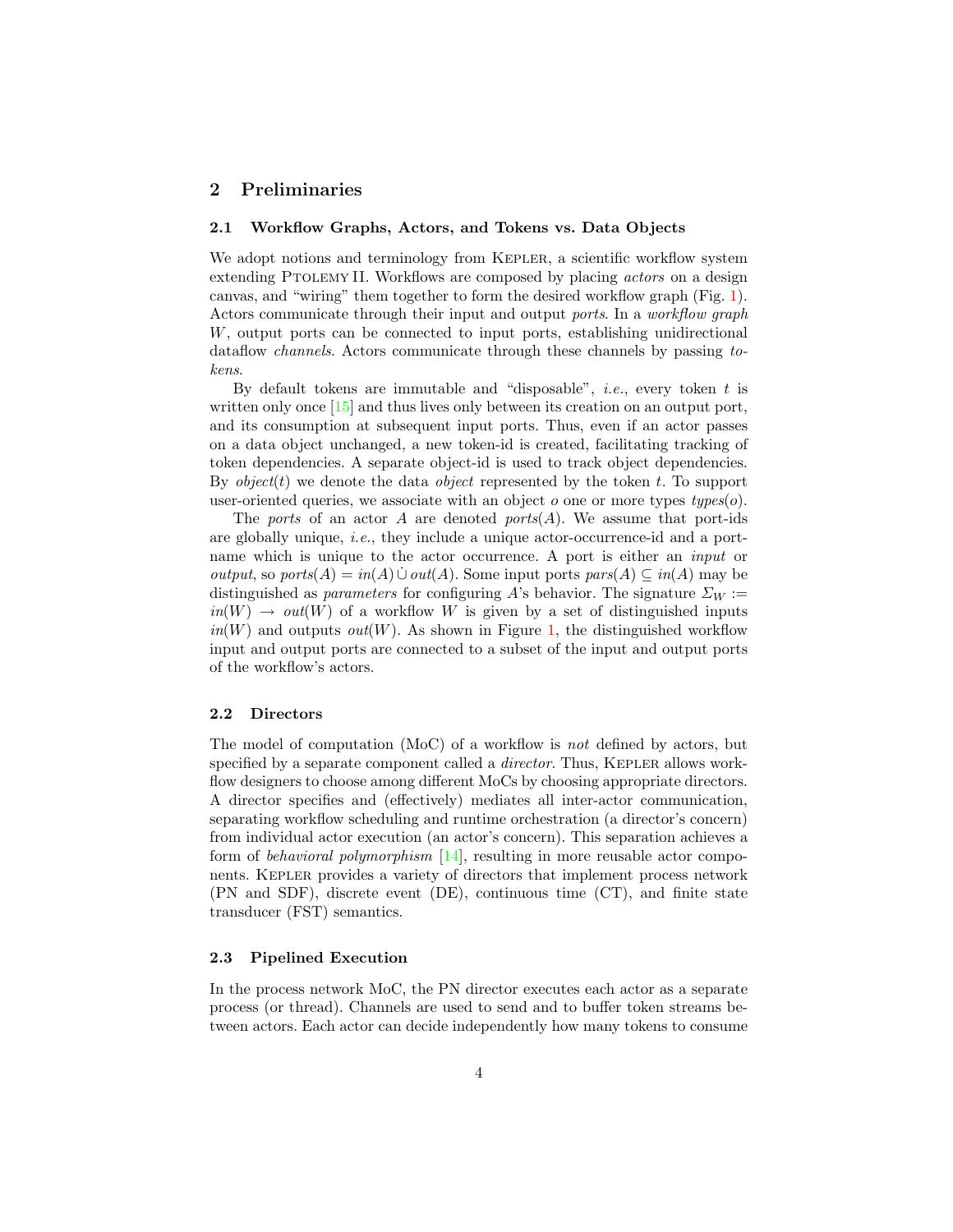before writing out a number of output tokens. In this way, workflows that run using the PN director not only exhibit task parallelism, but also pipeline parallelism. For example, during a single workflow run, each actor in Figure [1](#page-3-0) can execute multiple times, and different actors can execute concurrently.

A number of other MoCs can be considered as special cases of the basic process network model  $[12,15]$  $[12,15]$ . In the synchronous dataflow (SDF) model  $[13]$ , actors a priori define fixed token consumption and production rates. This model allows the SDF director to statically schedule actors, while guaranteeing,  $e.g.,$ that (unlike in the general PN case) deadlocks cannot occur and that buffers have a fixed size. By DAG (directed acyclic graph) we denote a MoC that is common in job-centric grid workflows [\[21](#page-16-9)[,10\]](#page-15-6): nodes represent jobs, and directed edges represent execution dependencies between jobs. Thus, a DAG director can simply execute the jobs in the partial order implied by the job dependency graph. This can be seen as a limited special case of SDF, with an acyclic workflow graph, actors having at most one input and one output port, consuming and producing a single token per workflow run, respectively, and in which each actor is invoked exactly once (unlike in the more general SDF or PN cases).

#### <span id="page-6-0"></span>3 A Provenance Model for Pipelined Workflows

In this section we describe a provenance model that can handle the process network (PN) model of computation, and thus specialized versions such as SDF and DAG as well. To execute a *workflow* (graph)  $W$ , we must "bind" (i.e., select) input data i on which W will operate. Often W is also parameterized using initial parameter settings  $\bf{p}$ . It is customary to record identifiers for  $W$ ,  $\bf{p}$ , and i as part of the provenance information. Finally, a MoC  $M$  is needed  $(e.g.,)$ PN, SDF, DAG) to determine how the workflow is executed.<sup>[3](#page-6-1)</sup> Taken together, the equation

$$
\mathbf{o} = M(\mathcal{W}_\mathbf{p}(\mathbf{i}))
$$

denotes a workflow execution in which the output o is obtained by applying a suitable model of computation  $M$  to an appropriately instantiated workflow  $W$ .

#### 3.1 Runs, Traces, and Observables

Each MoC M formally defines the notion of legal *computations* or runs, such that one can determine whether a particular run R of a workflow  $W$  is a legal representation (w.r.t. M) of an execution  $\mathbf{o} = M(\mathcal{W}_{\mathbf{p}}(i))$ . A workflow trace T is an approximation of a run  $R$ , according to a *model of provenance*. As recorded by a provenance model, a trace approximates a run by recording functional and non-functional observables. For example, an SDF director precomputes a static workflow schedule (based on actor consumption and production rates), and using this schedule signals each actor to fire in turn. Thus, actor firings are

<span id="page-6-1"></span><sup>3</sup> Some MoCs might also be aware of resources such as cluster (or grid) nodes and transport protocols, and schedule a distributed workflow accordingly.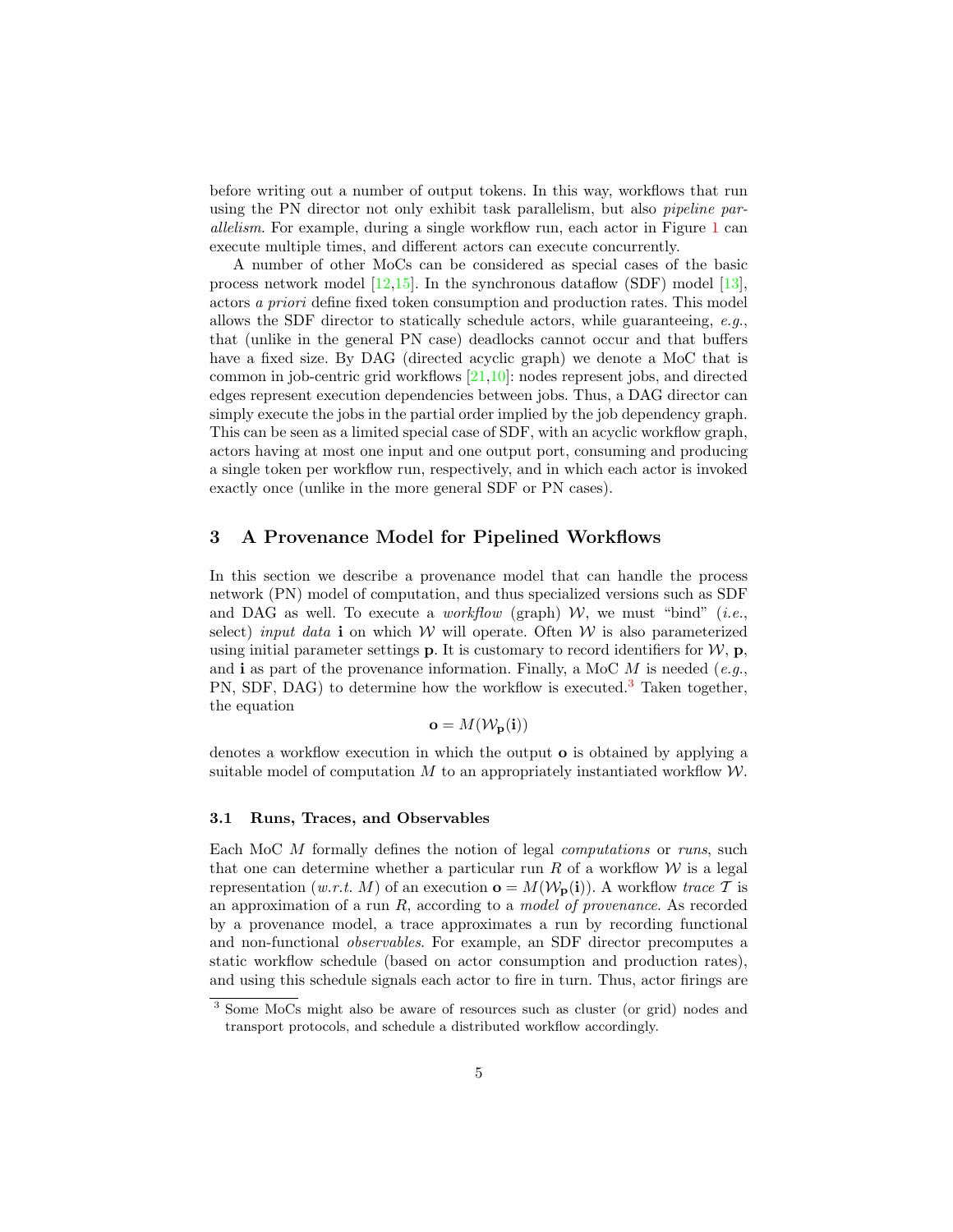directly observed in SDF. In contrast, the *size* of a token (or rather the object it represents) and the timestamp when the token was created are non-functional observables: according to the MoC, the outcome does not depend on these. Nonfunctional observables can be useful to record, e.g., to benchmark actor execution times or data transfer times between actors, but are not essential for determining data dependencies.[4](#page-7-0)

#### 3.2 The Read, Write, State-Reset (RWS) Provenance Model

Here we consider a concrete model of provenance, called the RWS model, which records read, write, and state-reset events for each actor in a workflow run. These events are stored in a relational event log. This model focuses on only a minimal set of observables that allow us to answer many science-oriented user questions (see next section), while ignoring non-functional observables such as timestamps, although such information can be easily added. Figure [2](#page-8-0) is an example of an event log for a run of the workflow given in Figure [1.](#page-3-0) During a workflow run, a read event is added to the event log each time an actor reads a token from a port. Similarly, a write event is added to the log each time an actor writes a token to a port. A series of reads followed by writes denotes an actor firing. Note that in a particular firing  $F_j$ , an actor may use data that it read in a previous firing  $F_i$ to generate output  $(e.g., this is the typical behavior of a running-average actor,$ as described in Section 1). In this case, we say the actor maintains state across firings, and state-reset events denote when the state is "flushed" (reset). The firings between reset events constitute a firing round.<sup>[5](#page-7-1)</sup>

As shown in Figure [2,](#page-8-0) each row in an event log contains: the *location*  $E_{loc}$ of the event, which is either a port (for read and write events) or an actor (for state-reset events); the *event type*  $E_{typ}$ , which is either 'r' for read events, 'w' for write events, or 's' for state-reset events; the token identifier  $E_{tok}$  that was read or written at the port (null for state-reset events); and a firing count  $E_{\text{fire}}$ .

Because actor port identifiers are unique across a workflow, and tokens are written once, the port and token identifiers recorded for each read and write event enable the reconstruction of the flow of data through the workflow run. However, these events alone are not sufficient to reconstruct data dependencies. We use the state-reset events (as described above) along with the firing count for this purpose. In particular, the firing count is incremented independently for each actor whenever (1) an actor switches from writing tokens to reading tokens, denoting a new firing of the actor, and (2) whenever a state-reset event occurs.

<span id="page-7-0"></span><sup>&</sup>lt;sup>4</sup> In existing systems, such timestamps are often the only information available and thus are also used to second-guess other properties such as token and object dependencies.

<span id="page-7-1"></span> $^5$  We use a single state-reset event as opposed to separate events for marking the start and end of a transaction.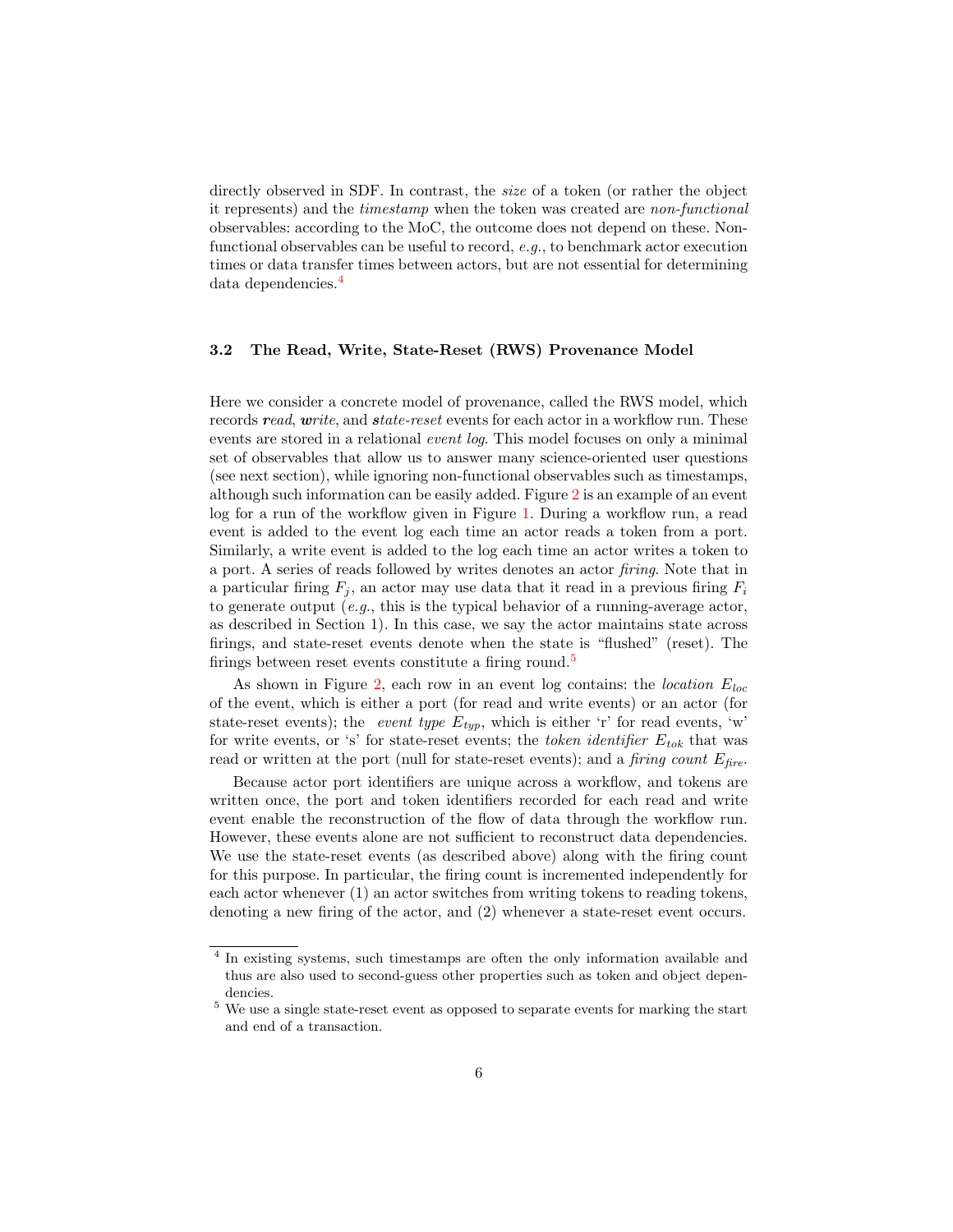|                |         |                                 | $E_{loc}$ $E_{typ}$ $E_{tok}$ $E_{fire}$ |                |   |                          | $E_{loc}$ $E_{typ}$ $E_{tok}$ $E_{fire}$ |                |   | $E_{loc}$ $E_{typ}$ $E_{tok}$ $E_{fire}$ |   |         | $E_{loc}$ $E_{typ}$ $E_{tok}$ $E_{fire}$ |                                 |                |
|----------------|---------|---------------------------------|------------------------------------------|----------------|---|--------------------------|------------------------------------------|----------------|---|------------------------------------------|---|---------|------------------------------------------|---------------------------------|----------------|
| $P_0$          | W       | $t_1$                           | 1                                        | A <sub>1</sub> | S | $\overline{\phantom{m}}$ | 3                                        | A <sub>2</sub> | S | $\overline{\phantom{m}}$                 | 4 | $p_7$   | $\bf r$                                  | $t_{25}$                        | -1             |
|                |         |                                 |                                          | P <sub>1</sub> | r | $t_{17}$                 | 3                                        | $A_3$          | S | $\qquad \qquad -$                        | 1 | $p_7$   | r                                        | $t_{26}$                        | -1             |
| P <sub>0</sub> | W       | $t_{18}$                        | 1                                        | P <sub>1</sub> | r | $t_{18}$                 | 3                                        | $p_{5}$        | r | $t_{22}$                                 | 1 | $p_8$   | W                                        | $t_{29}$                        | 1              |
| A <sub>1</sub> | S       | $\hspace{0.1mm}-\hspace{0.1mm}$ | 1                                        | $p_{2}$        | W | $t_{21}$                 | 3                                        | $p_6$          | W | $t_{24}$                                 | 1 | $A_4$   | S                                        | $\hspace{0.1mm}$                | $\overline{2}$ |
| P <sub>1</sub> | r       | $t_1$                           | 1                                        | A <sub>1</sub> | S | $\overline{\phantom{m}}$ | 4                                        | $p_{6}$        | W | $t_{25}$                                 | 1 | $p_7$   | r                                        | $t_{27}$                        | 2              |
|                |         |                                 |                                          | A <sub>2</sub> | S | $\overline{\phantom{m}}$ | 1                                        | $p_{6}$        | W | $t_{26}$                                 | 1 | $p_7$   | r                                        | $t_{28}$                        | $\overline{2}$ |
| P <sub>1</sub> | r       | t7                              | 1                                        | $p_3$          | r | $t_{19}$                 | 1                                        | $A_3$          | S | $\overline{\phantom{m}}$                 | 2 | $p_8$   | W                                        | $t_{30}$                        | $\overline{2}$ |
| $p_2$          | W       | $t_{19}$                        | 1                                        | $P_4$          | W | $t_{22}$                 | 1                                        | $p_{5}$        | r | $t_{23}$                                 | 2 | $A_4$   | S                                        | $\hspace{0.1mm}-\hspace{0.1mm}$ | 3              |
| A <sub>1</sub> | S       | $\overline{\phantom{m}}$        | 2                                        | A <sub>2</sub> | S | $\overline{\phantom{m}}$ | 2                                        | $\mathsf{p}_6$ | W | $t_{27}$                                 | 2 | $p_{q}$ | r                                        | $t_{29}$                        | 1              |
| P <sub>1</sub> | $\bf r$ | t8                              | $\overline{2}$                           | $p_3$          | r | $t_{20}$                 | 2                                        | p <sub>6</sub> | W | $t_{28}$                                 | 2 | $p_{9}$ | r                                        | $t_{30}$                        | 1              |
|                |         |                                 |                                          | $P_4$          | W | $t_{23}$                 | 2                                        | $A_3$          | S | $\hspace{0.1mm}-\hspace{0.1mm}$          | 3 |         |                                          |                                 |                |
| P <sub>1</sub> | r       | $t_{16}$                        | 2                                        | A <sub>2</sub> | S | $\overline{\phantom{m}}$ | 3                                        | $A_4$          | S |                                          |   |         |                                          |                                 |                |
| $p_2$          | W       | $t_{20}$                        | 2                                        | $p_3$          | r | $t_{21}$                 | 3                                        | $p_7$          | r | $t_{24}$                                 | 1 |         |                                          |                                 |                |

<span id="page-8-0"></span>Fig. 2. The event log for a run of the example workflow in Fig. [1.](#page-3-0)

#### 3.3 Complex Workflow Transactions

In the example event log of Figure [2,](#page-8-0) state-reset events denote "sub-runs", i.e., independent actor firings operating on sets of associated data. Note that for the particular event log shown, state reset events occur exactly at read/write transitions (*i.e.*, after write events immediately followed by read events).<sup>[6](#page-8-1)</sup> However, for more complex workflows and actors, read/write transitions alone will not determine state-reset events, and more complex event patterns will be required to accurately describe data dependencies. Figure [3](#page-9-0) gives four cases in which read/write transitions do not imply actor transaction boundaries, thus requiring more complex uses of state-reset events.

Figure  $3(a)$  $3(a)$  shows an actor  $A_1$  that computes a sequence of running temperature averages ( $ta_n$ ) from a series of input temperature readings  $(t_m)$ , along with a corresponding event log for an example run. Each average reading is dependent on all temperature readings received since the most recent state-reset of the actor (e.g., at midnight each night). In the example event log, token  $ta_{24}$  depends on tokens  $t_1-t_{24}$ , while  $ta_{25}$  is dependent only on  $t_{25}$ . Note that assuming that an implicit state-reset follows each write event would be incorrect, because this would imply that each temperature average depended only on the latest temperature reading received, rather than all temperature readings received so far during a particular round of firings.

Figure [3\(](#page-9-0)b) illustrates the necessity of recording state-reset events for a filtering actor. In this example, a series of protein structures are input to actor  $A_2$ , and only those structures meeting a minimum resolution requirement are output (though carried by new tokens). All other input protein structures are discarded by the actor. Thus, in the example event log, of the first six structures received

<span id="page-8-1"></span> $6$  Note that state-reset events are still necessary in this example to mark the beginning and end of the actor firing/round.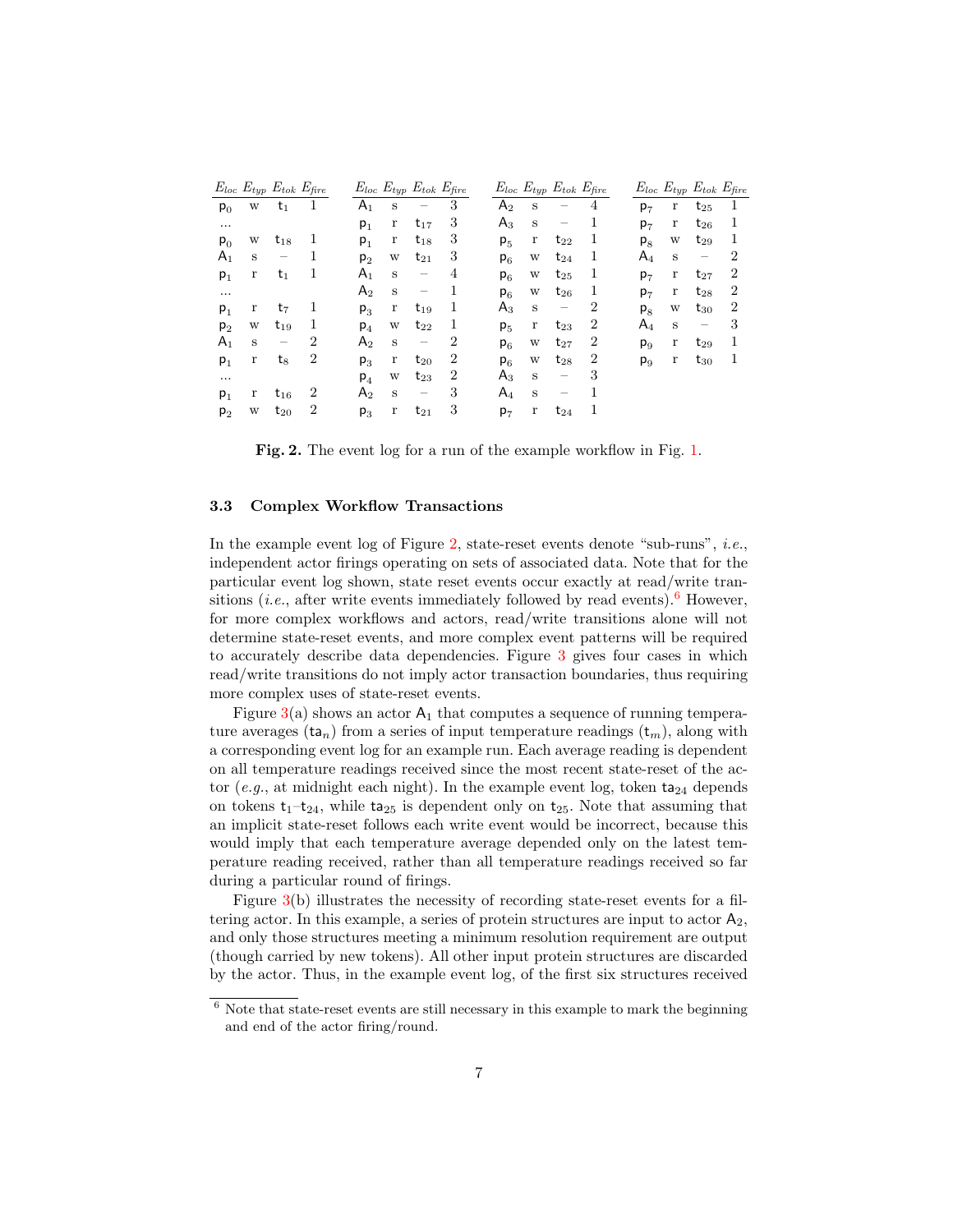

<span id="page-9-0"></span>Fig. 3. Four distinct types of actors requiring complex state-reset event behavior.

by A2, only three are output. Because the state-reset events are recorded, however, it is clear, e.g., that output token  $fs_3$  depends only on input token  $s_3$ , and not on  $s_2$ , even though no write event separates the read events for  $s_2$  and  $s_3$ .

Figure [3\(](#page-9-0)c) illustrates the more general case where an actor reuses only some of the data received during a previous firing. In this example, the tree inference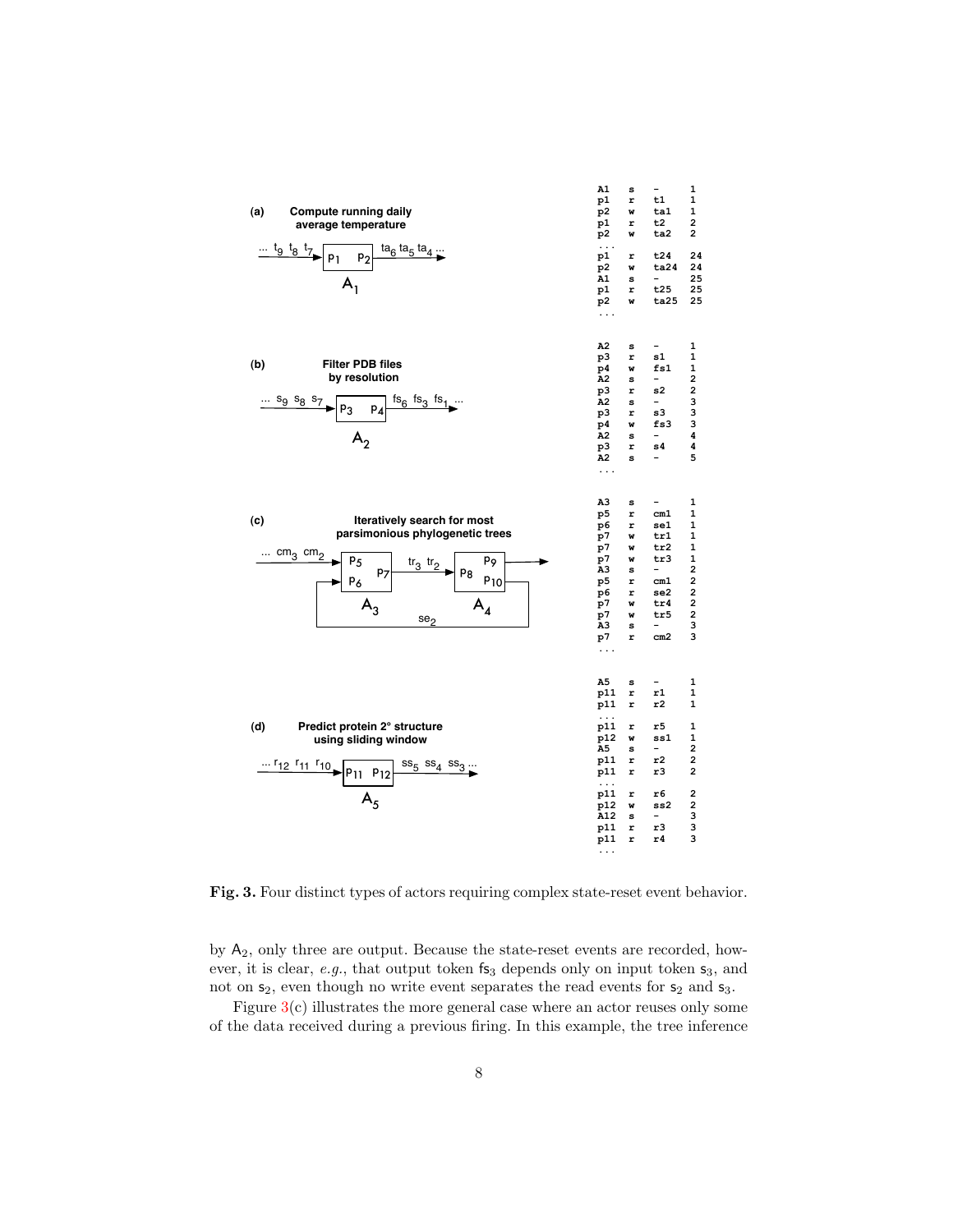actor  $A_3$  requires a random number seed to initiate a search for maximally parsimonious phylogenetic trees. Since any particular firing of the actor is not guaranteed to find all of the most parsimonious trees, the actor must be fired iteratively for a particular matrix of phylogenetically informative characters, using a distinct seed on each iteration. Actor  $A_4$  collects the trees inferred by  $A_3$ and provides the seeds needed by  $A_3$  until a sufficient number of trees have been inferred. The RWS model allows each tree inferred in this way to be associated not only with the character matrix from which it was derived, but also with the particular random number seed used by  $A_3$  to discover the tree. The sample event log illustrates how this works. Actor  $A_3$  raises an 's' event prior to receiving each seed, and on receiving that seed declares that it re-reads the character matrix used previously along with the new seed. Thus, it is clear that while trees  $tr_1-tr_5$ all depend on character matrix  $cm_1$ , only  $tr_4$  and  $tr_5$  were derived using seed se<sub>2</sub>.

Finally, Figure [3\(](#page-9-0)d) illustrates the requirements for recording the provenance of an actor operating on a sliding window of data. Actor  $A_5$  predicts the secondary structure of a protein, residue by residue, based on the types of residues (i.e., amino acids) within a contiguous segment of the protein chain. In this case the RWS model allows the actor to raise an 's' event after writing each output token. The actor then re-reads all tokens except the first token in the current window, along with the next token available on the input, before computing its next output.<sup>[7](#page-10-0)</sup>

#### 3.4 Dependency Graphs

Using the RWS model, we are able to infer from the event log the token dependency graph. That is, for each token t, we can know which parent tokens  $\{t_1, \ldots, t_k\}$  directly contributed to the production of t (as the result of an actor firing). As an example, in the upper left of Fig. [4,](#page-11-1)  $\{t_1, \ldots, t_7\}$  are parent tokens of  $t_{19}$ . Conversely,  $t_{22}$  is the parent of  $t_{24}$ ,  $t_{25}$ ,  $t_{26}$ . The following Datalog program illustrates how the token dependency graph can be computed from the event log. The *event* relation corresponds to the event log and the *actor* relation contains a mapping from ports to their corresponding actors.

depends-on $(T_1, T_2)$  :- event $(P_1, w, T_1, C_1)$ , event $(P_2, r, T_2, C_2)$ ,  $\text{actor}(P_1, A)$ ,  $\text{actor}(P_2, A)$ ,  $\text{reset}(A, C_b, C_e)$ ,  $C_b \le C_2 \le C_1 < C_e$ .  $reset(A, C_b, C_e)$  :- event $(A, s, \_, C_b)$ , event $(A, s, \_, C_e)$ ,  $C_b < C_e$ ,  $\neg$  reset-between $(A, C_b, C_e)$ . reset-between $(A, C_b, C_e)$  :- event $(., ., ., C_b)$ , event $(., ., ., C_e)$ , event $(A, s, X, C), C_b < C < C_e$ .

We say that  $T_1$  depends on  $T_2$  whenever depends-on $(T_1, T_2)$  is true.

In addition to the token dependency graph, we are also able to infer the object dependency graph using the RWS model. Object dependencies describe user data

<span id="page-10-0"></span><sup>7</sup> The RWS model could be optimized for cases where actors forget only a small fraction of previously read tokens during each firing by introducing an explicit 'forget' event.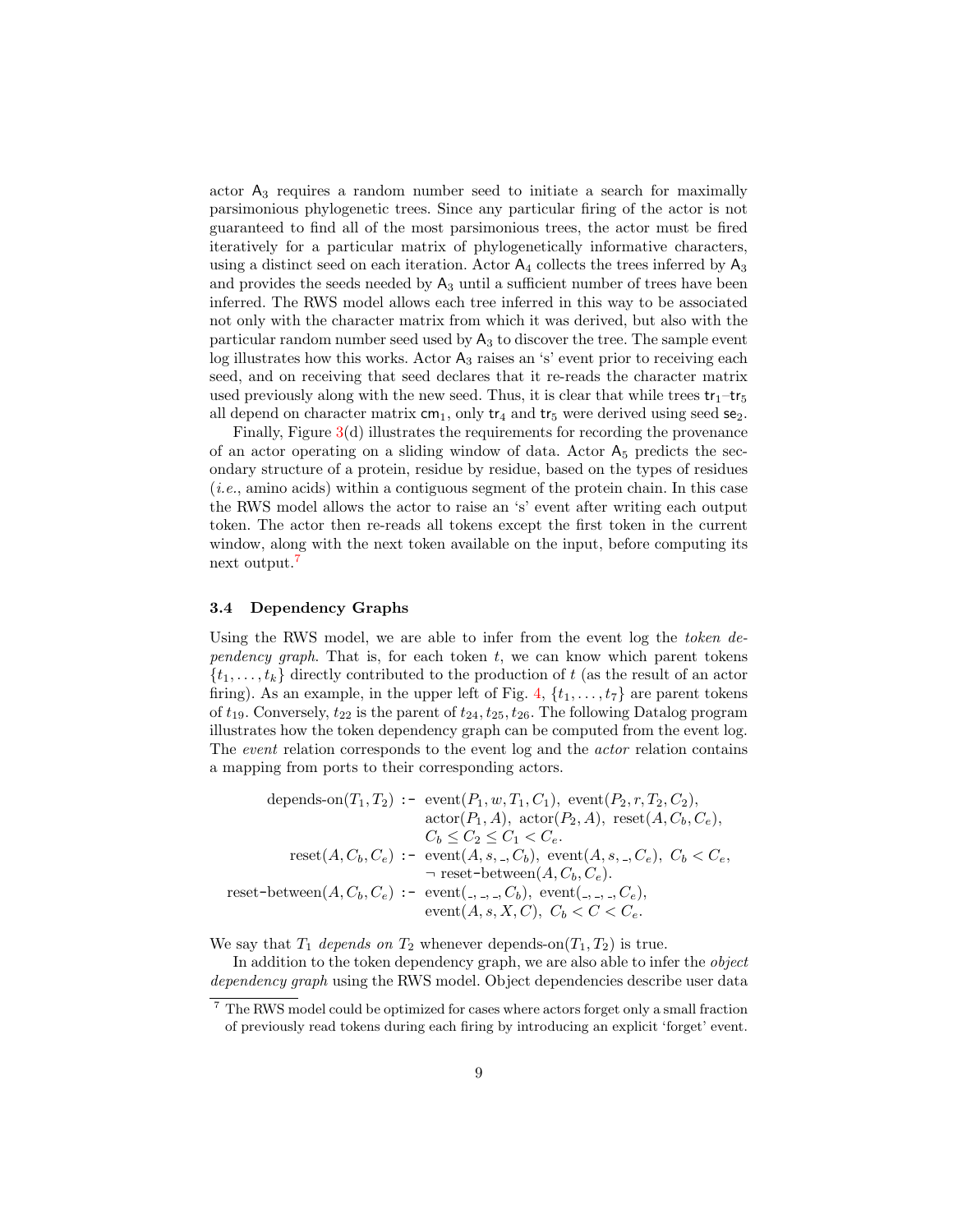lineage, and are crucial for our "user-oriented" queries. For example, the middle column of Fig. [4](#page-11-1) shows the object dependencies for the workflow run of Fig. [1.](#page-3-0) Note that the object dependency graph differs slightly from the token dependency graph. Object dependency graphs can be computed from corresponding token dependency graphs and token-object mappings.



<span id="page-11-1"></span>Fig. 4. Token, object, and actor invocation graphs for our example phylogenetics workflow. Dependencies are shown from left to right. Note that all but one of the token-object mappings can be inferred from the graph structures; tokens  $t_{20}$ and  $t_{23}$  both map to the object  $\text{align}_2$ .

Finally, actor-invocation dependency graphs can also be inferred directly from event logs in the RWS model. In particular, this graph can be built from statereset events in the event log such that an actor invocation  $A_2^j$  depends on another actor invocation  $A_1^i$  whenever  $A_2^j$  reads a token that is written by  $A_1^i$ . Note that here, "invocation" refers to a firing round. It should be clear that all of the information stored in the event table is required to reconstruct these token, object, and invocation dependency graphs for a workflow trace. In particular, if state-reset events are not taken into account, each token written by an actor will (incorrectly) *appear* to depend on *all* previous tokens read during prior firing rounds of the actor: e.g., in the absence of state-reset events,  $t_{21}$  would be connected to tokens  $t_1$  to  $t_{18}$  in the token dependency graph of Fig. [4.](#page-11-1)

#### <span id="page-11-0"></span>4 Querying Workflow Traces

A wide range of scientifically relevant questions can be answered using the provenance model described above. To make access to event logs more convenient, we introduce the following primitive operations, which can be implemented, e.g., as relational selections over the event log. The  $writer(t)$  and  $reader(t)$  operations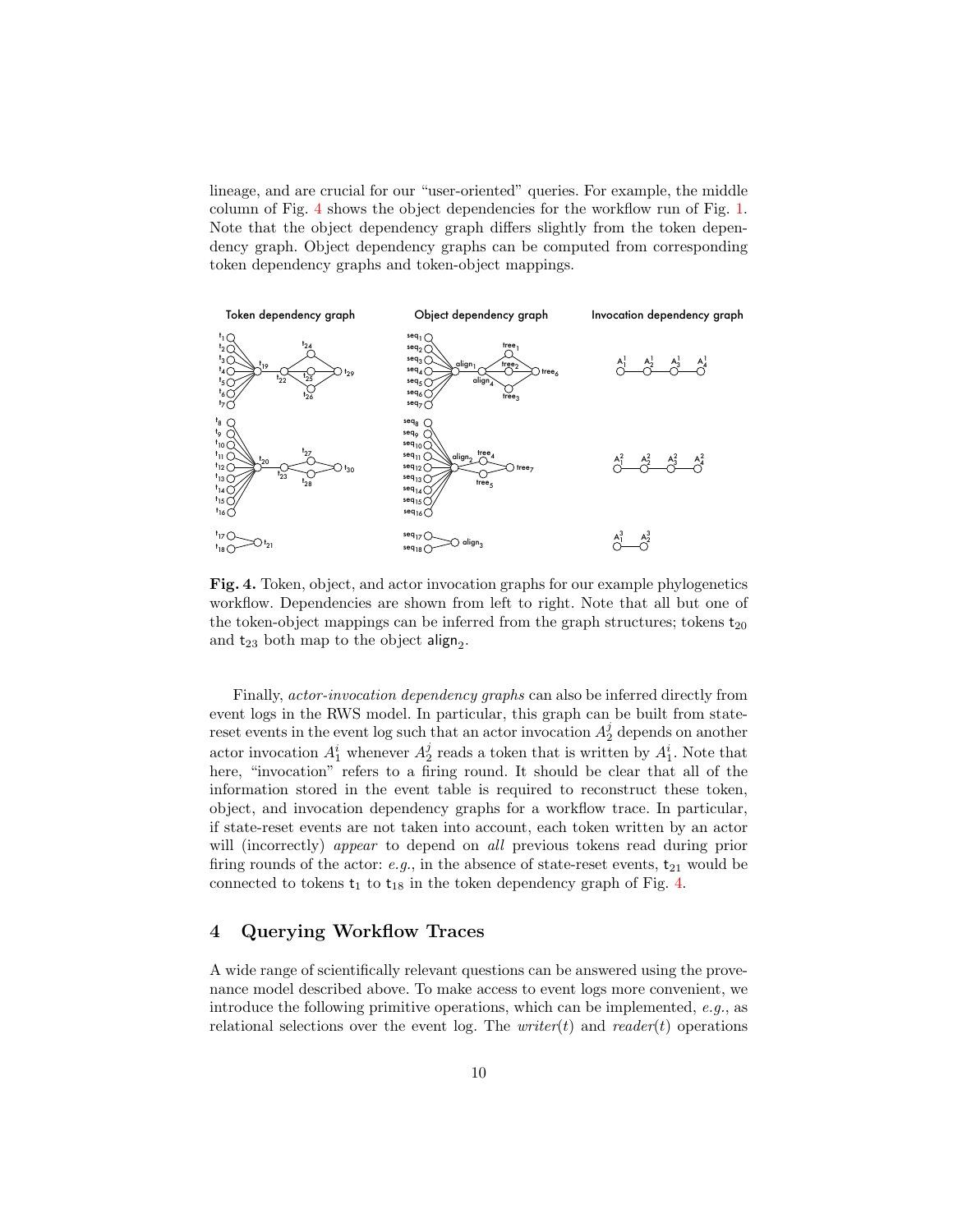return the ports that a token  $t$  was written to and read from, respectively (a token is written to a port exactly once, but can be read multiple times). The token-parents(t) and token-children(t) operations return the set of direct token dependencies for a token t, while token-ancestors(t) and token-descendents(t) are their transitive closures. The  $sibling(s(t))$  operation returns the tokens with the same direct dependencies as  $t$ ; e.g., because actor A3 can infer multiple trees from an alignment, given one of these trees, siblings returns the other trees computed from the same alignment. The  $origin(o)$  and  $death(o)$  operations return the first and last tokens in the trace that refer to the object  $o$ ; e.g., the origin and death operations can be used to determine that the alignment object  $\alpha$ lign<sub>2</sub> originated with token  $t_{20}$  (written by actor A1) and terminated with token  $t_{23}$ (written by actor A2).

The following examples illustrate how the provenance operations can be combined to answer concrete questions of interest to a scientist using the workflow in Figure [1.](#page-3-0) For each high-level question below, we define a corresponding parame-terized query using set-comprehension syntax<sup>[8](#page-12-0)</sup>, along with the actual results for the event log given in Figure [2.](#page-8-0) Below, we use  $W$  to denote the workflow graph (in Figure [1\)](#page-3-0) and  $\mathcal T$  for the corresponding trace.

• What DNA sequences were input to the workflow? This is one of the first questions a scientist might ask about the workflow run. Given an object type \$c, the paramaterized query

$$
q_1(\$c) := \{o \mid t \in tokens(\mathcal{T}) \land writer(t) \in in(\mathcal{W}) \land object(t) = o \land \$c \in types(o)\},
$$

returns the set of objects of type \$c that were input to the workflow run. For our example trace,  $q_1$ (SEQUENCE) returns the objects  $seq_1$  to  $seq_{18}$ . The expression  $t \in tokens(T)$  selects a token from the trace, the expression  $writer(t) \in in(W)$ checks that the token was written by an input port of the workflow  $W$ , the expression  $object(t) = o$  obtains the object associated with t, and the expression  $c \in types(o)$  verifies that o has  $c$  as a type.

What phylogenetic trees were output by the workflow? This is another basic question that a scientist might initially ask after a run. Given the query

$$
q_2(\mathcal{E}) := \{ o \mid t \in tokens(\mathcal{T}) \land reader(t) \in out(\mathcal{W}) \land object(t) = o \land \mathcal{E} \in types(o) \},
$$

the expression  $q_2$ (TREE) returns the objects tree<sub>6</sub> and tree<sub>7</sub>.

• What phylogenetic trees (intermediate or final) were created by the workflow? This question requests both intermediate as well as final data products of a run. Given the query

$$
q_3(\$c) := \{o \mid t \in tokens(\mathcal{T}) \land writer(t) \notin in(\mathcal{W}) \land object(t) = o \land \$c \in types(o)\},
$$

<span id="page-12-0"></span><sup>8</sup> Queries could also be defined in Datalog or in query languages for graphs or semistructured data.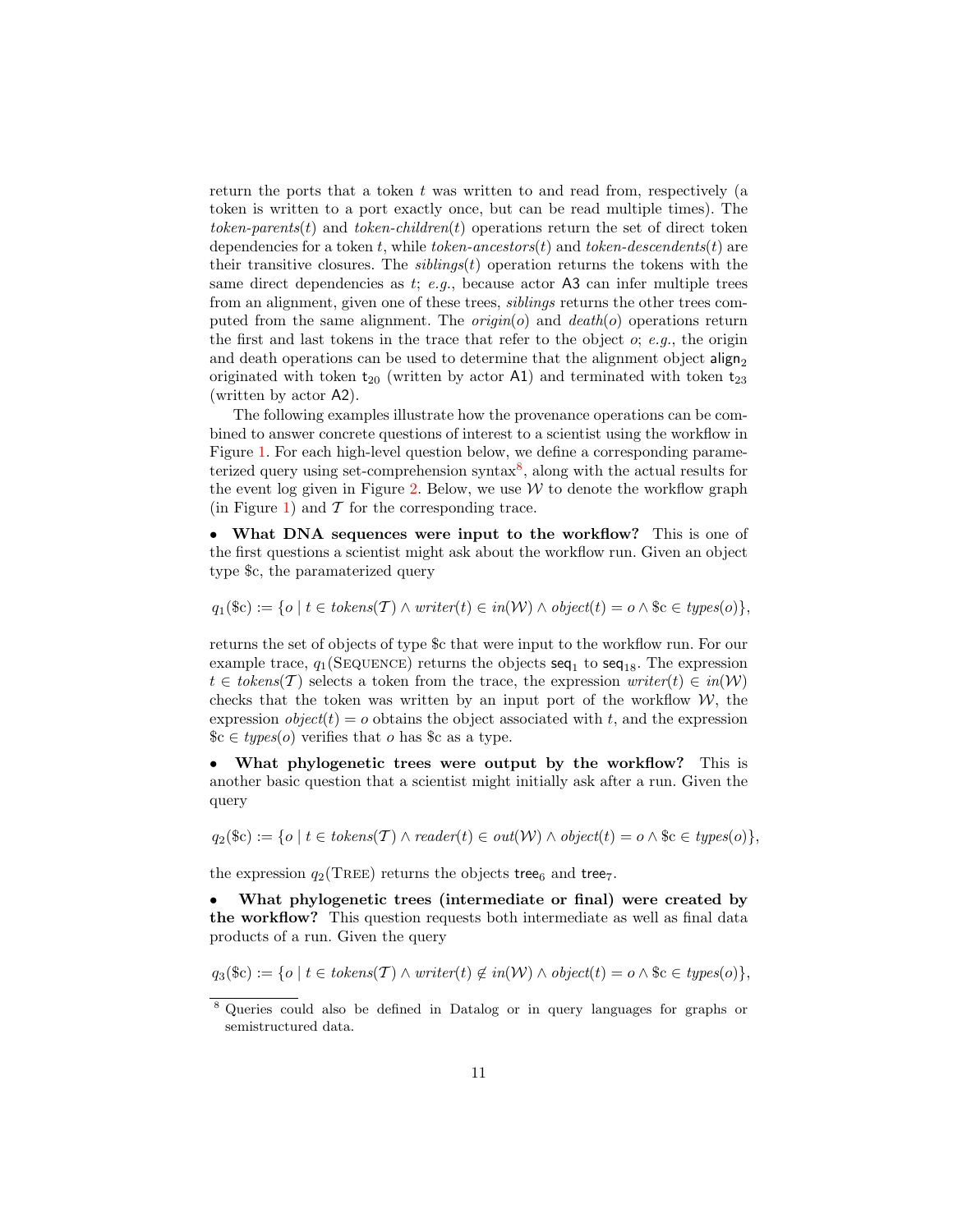the expression  $q_3$ (TREE) returns all tree objects of Figure [4.](#page-11-1) Note that the expression writer(t)  $\notin in(W)$  ensures that the returned trees were not given as input to the workflow.

What actor created this phylogenetic tree? The following query returns the actors that first wrote the given object \$o:

 $q_4(\text{$6$}) := \{a \mid t \in origin(\text{$6$}) \land actor(writer(t)) = a\}.$ 

The query returns  $A_3$  for tree<sub>1</sub> to tree<sub>5</sub>, and  $A_4$  for tree<sub>6</sub> and tree<sub>7</sub>. This question is of particular interest for workflows that employ multiple approaches for inferring phylogenetic trees.

• Which phylogenetic trees were directly used to compute this consensus tree? This question (*i.e.*, what is this tree the "consensus" of?) asks for the intermediate data products supplied to the actor producing a particular workflow output. Given the query

 $q_5(\$c, \$o) := \{o' \mid t \in origin(\$o) \land t' \in token\text{-}parents(t) \land object(t) = o' \land$  $\c \in \mathit{types}(o')\},\$ 

the expression  $q_5$ (TREE, tree<sub>6</sub>) returns tree<sub>1</sub> to tree<sub>3</sub>; and  $q_5$ (TREE, tree<sub>7</sub>) returns tree<sub>4</sub> to tree<sub>5</sub>.

• What sequences input to the workflow does this consensus tree depend on? This question illustrates how a workflow output can be related to the particular workflow inputs from which it was derived. Given the query

$$
q_6(\$c, \$o) := \{o' \mid t \in origin(\$o) \land t' \in token\text{-}ancestors(t) \land writer(t') \in in(W) \land \text{object}(t') = o' \land \$c \in types(o')\},
$$

the expression  $q_6$ (SEQUENCE, tree<sub>6</sub>) returns  $seq_1$  to  $seq_7$ , and the expression  $q_6(\text{SeQUENCE}, \text{tree}_7) \text{ returns } \textsf{seq}_8 \text{ to } \textsf{seq}_{16}.$ 

• Which input sequences were not used to derive any output consensus trees? Here we are interested in whether there are any workflow inputs without corresponding workflow outputs. Such inputs may be considered the workflow equivalent of "phantom lineages" [\[23\]](#page-16-2). Given an input type  $c_{in}$  and output type  $c_{out}$ , the query

$$
q_7(\mathcal{E}c_{in}, \mathcal{E}c_{out}) := \{o \mid t \in tokens(\mathcal{T}) \land writer(t) \in in(\mathcal{W}) \land object(t) = o \land \newline \mathcal{E}c_{in} \in types(o) \land \{t' \mid t' \in token-descendents(t) \land \newline reader(t') \in out(\mathcal{W}) \land c_{out} \in types(object(t'))\} = \emptyset\},
$$

returns the objects input to the workflow that do not produce any workflow outputs; e.g., the expression  $q_7$ (SEQUENCE, TREE) returns the sequences  $seq_{17}$ and  $seq_{18}$ . The query first finds workflow input tokens t that refer to objects of type  $c_{in}$ , and then checks (via a subquery) to make sure that t has no output tokens with objects of the type  $c_{out}$ .

• What was the sequence alignment used in the process of inferring this tree? This question requests the key intermediate data object used in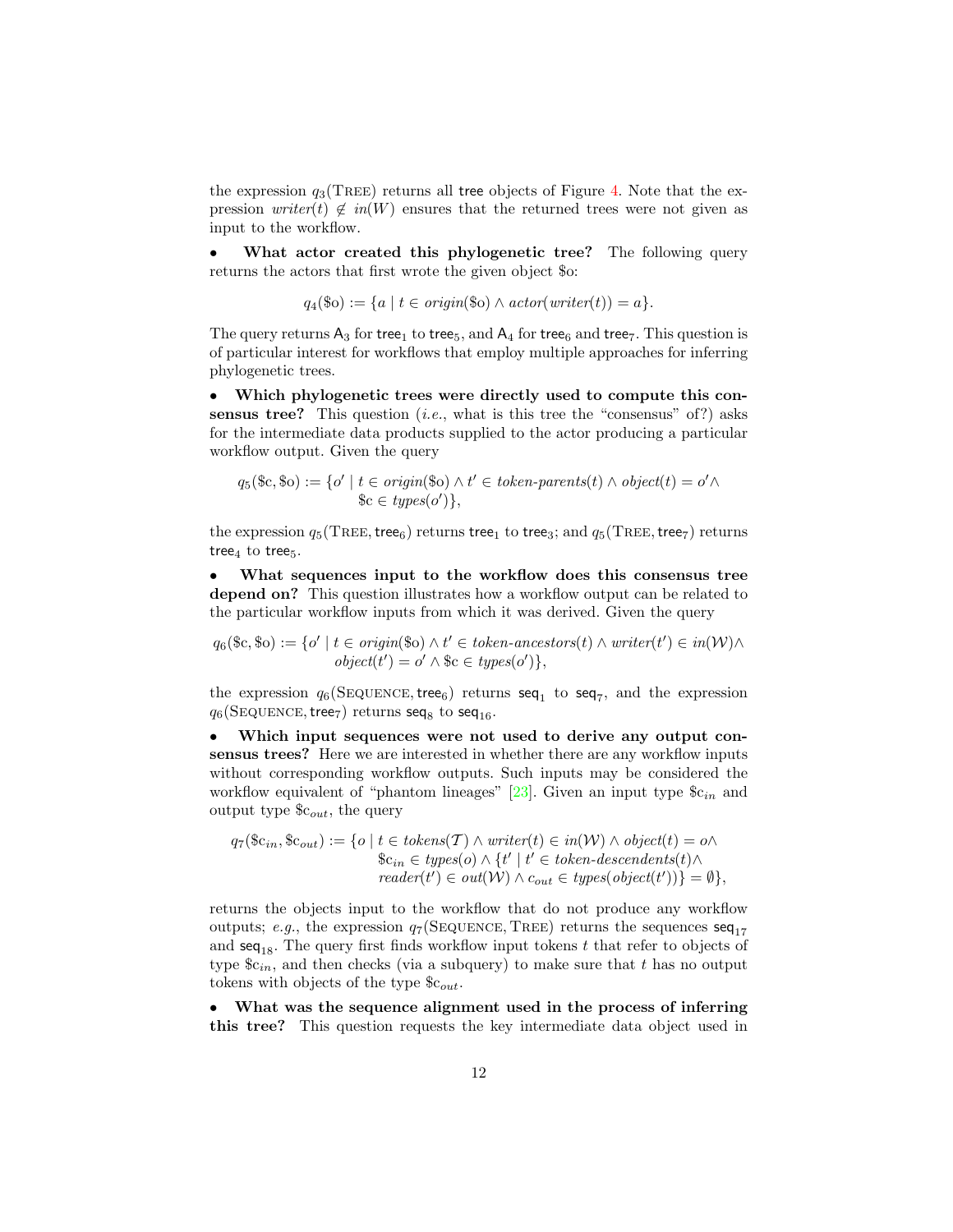producing a workflow result. A researcher may wish to examine the alignment to assess the reliability of the results, or reuse the alignment in another workflow. Given the query

$$
q_8(\$c, \$o) := \{o' \mid t \in origin(\$o) \land t' \in token-ancestors(t) \land object(t') = o' \land
$$
  
\n
$$
\$c \in types(o') \land \{t'' \mid t'' \in token-descendents(t') \land
$$
  
\n
$$
\$c \in types(object(t'))\} = \emptyset\},
$$

the expression  $q_8$ (ALIGNMENT, tree<sub>6</sub>) returns the sequence alignment  $\text{align}_4$ , and  $q_8$ (ALIGNMENT, tree<sub>7</sub>) returns the sequence alignment align<sub>2</sub>. The subquery above ensures that the object  $o'$  is the alignment directly used to infer the tree.

• What actors were involved in creating this tree? This question may be used, e.g., when writing the methods section of a publication to cite the employed methods and implementations. Given the query

$$
q_9(\$o) := \{a \mid t \in origin(\$o) \land actor(writer(t)) = a\} \cup \{a \mid t \in origin(\$o) \land t' \in token-ancestors(t) \land actor(writer(t')) = a\},\
$$

the expression  $q_9$ (tree<sub>6</sub>) returns actors A1 to A4.

• Which actors did not produce any output for input derived from this input sequence? This question provides an explanation for the phantom lineages revealed by  $q_7$  above: the query

 $q_{10}(\text{§o}) := \{a \mid t \in origin(o) \land t' \in token\text{-}descendants(t) \land token\text{-}children(t') = \emptyset\}$  $\wedge$  actor(reader(t')) = a},

The expressions  $q_{10}$ (seq<sub>17</sub>) and  $q_{10}$ (seq<sub>17</sub>) both return actor A2, indicating that this actor did not forward a refined sequence alignment of these two sequences to actor A3. This result is reasonable since no informative phylogenetic trees may be inferred from only two taxa.

#### <span id="page-14-0"></span>5 Conclusion

Tracking provenance is an important aspect of scientific workflow systems. In this paper, we have focused primarily on the problem of tracking data lineage within scientific workflow runs, for the purpose of providing an accurate provenance record for answering "scientific" *(i.e.*, user-oriented) provenance queries.

The problem of data lineage has been widely studied in the database community [\[5](#page-15-3)[,8](#page-15-7)[,2,](#page-15-8)[23\]](#page-16-2). However, the primary focus has been on transformations of data items expressed as database queries. As noted in [\[11\]](#page-15-9), current provenance approaches for workflow systems  $(e,q, [24,25,18])$  $(e,q, [24,25,18])$  $(e,q, [24,25,18])$  $(e,q, [24,25,18])$  $(e,q, [24,25,18])$  record various kinds of metadata related to provenance. Despite these developments, however, little support exists in current systems to allow end-users to query provenance information in scientifically meaningful ways, in particular when advanced workflow execution models go beyond simple DAGs (as in process networks).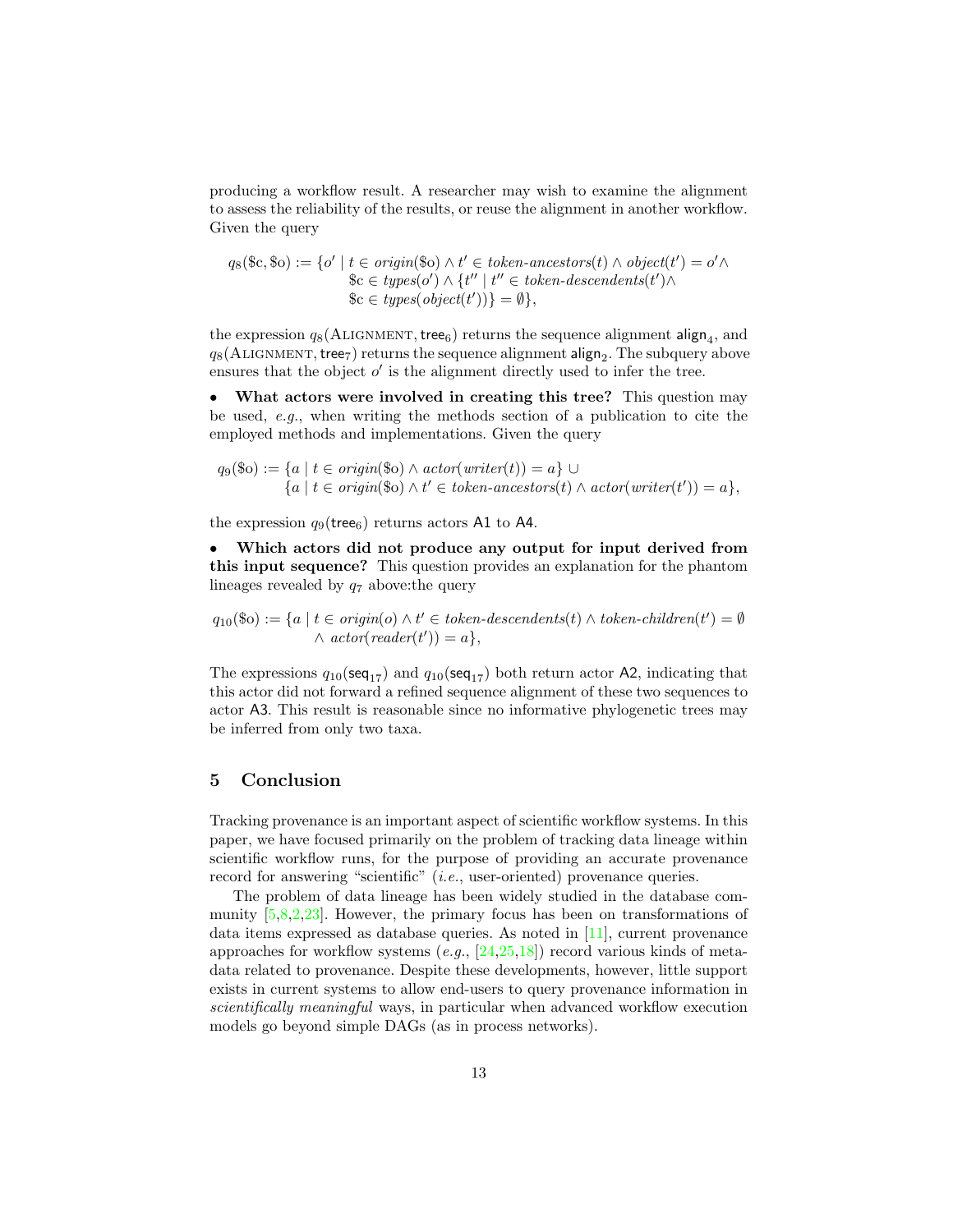We have shown that a simple provenance model, based on read, write, and state-reset events, is expressive enough to capture many relevant science-oriented provenance use cases. These use cases become queries against suitable views on top of the event log. Our approach also marks the beginnings of a use-case and computation-model driven approach to provenance schema design. Using our framework, it is now meaningful to ask whether a provenance schema can handle specific use cases, since the latter become queries over the former.

As future work we intend to extend our approach to support a wider array of operations, e.g., so-called "smart re-runs" (a workflow system requirement in  $[16]$ <sup>[9](#page-15-10)</sup> and crash recovery, and to extend our current Prolog-based prototype to provide direct support (including query user interfaces) for our provenance model within Kepler. We are also developing methods to optimize our approach to reduce the size of event logs for actors whose behaviors are similar to sliding window operators  $(e.g., by introducing a "forget" event), and to sup$ port subworkflows within KEPLER *(i.e., composite actors), e.g., by inferring in* a bottom-up fashion the appropriate state-reset events for the composite actor via the state-reset events of subsumed actors and the corresponding workflow graph.

#### References

- <span id="page-15-1"></span>1. D. Berry, P. Buneman, M. Wilde, and Y. Ioannidis, editors. e-Science Workshop on Data Provenance and Annotation, National e-Science Centre, Edinburgh, December 2003.
- <span id="page-15-8"></span>2. D. Bhagwat, L. Chiticariu, W. C. Tan, and G. Vijayvargiya. An annotation management system for relational databases. In Proc. of VLDB, 2004.
- <span id="page-15-2"></span>3. R. Bose and J. Frew. Lineage retrieval for scientific data processing: A survey. ACM Computing Surveys, 37(1):1–28, 2005.
- <span id="page-15-0"></span>4. P. Buneman and I. Foster, editors. Workshop on Data Derivation and Provenance, Chicago, October 2002.
- <span id="page-15-3"></span>5. P. Buneman, S. Khanna, and W. C. Tan. Why and where: A characterization of data provenance. In Proc. of ICDT, volume 1973 of LNCS, 2001.
- <span id="page-15-11"></span>6. S. P. Callahan, J. Freire, E. Santos, C. E. Scheidegger, C. T. Silva, and H. T. Vo. Managing the evolution of dataflows with vistrails. In IEEE Workshop on Workflow and Data-Flow for Scientific Applications (SciFlow), 2006.
- <span id="page-15-5"></span>7. J. Castresana. Selection of conserved blocks from multiple alignments for their use in phylogenetic analysis. Mol. Biol. Evol., 17:540–552, 2000.
- <span id="page-15-7"></span>8. Y. Cui and J. Widom. Lineage tracing for general data warehouse transformations. In VLDB, 2001.
- <span id="page-15-4"></span>9. Y. Cui, J. Widom, and J. Wiender. Tracing the lineage of view data in a warehousing environment. ACM TODS, 25(2), 2000.
- <span id="page-15-6"></span>10. E. Deelman, J. Blythe, Y. Gil, C. Kesselman, G. Mehta, S. Patil, M.-H. Su, K. Vahi, and M. Livny. Pegasus: Mapping scientific workflows onto the grid. In Proc. of the European Across Grids Conference, 2004.
- <span id="page-15-9"></span>11. C. Goble. Position statement: Musings on provenance, workflow and (semantic web) annotations for bioinformatics. In Buneman and Foster [\[4\]](#page-15-0).

<span id="page-15-10"></span> $9$  Specialized provenance systems for smart re-runs exist already [\[6\]](#page-15-11).